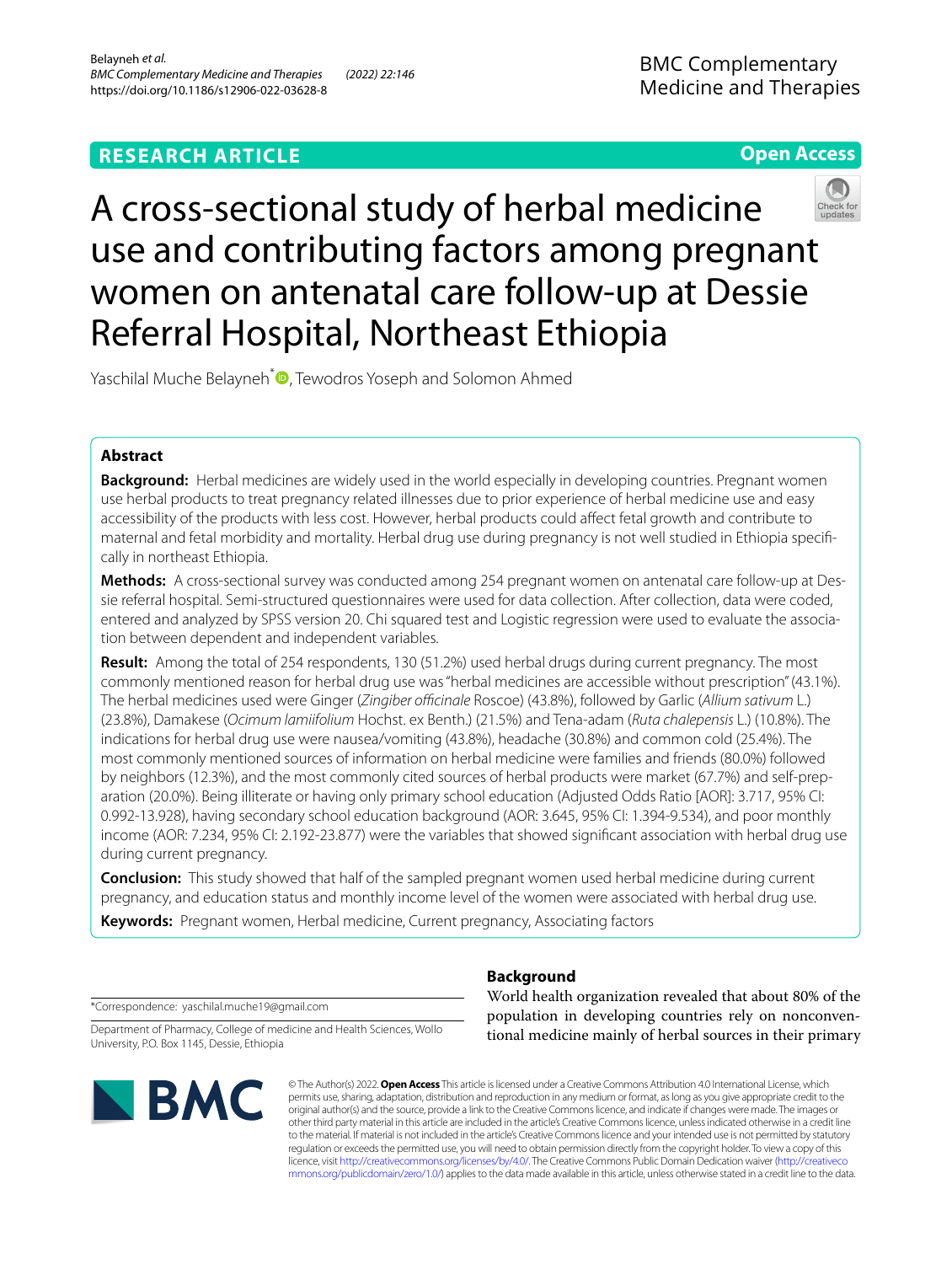healthcare [\[1\]](#page-7-0). Pregnancy is associated with diferent physiological changes resulting in various ailments. These pregnancy-related ailments often cause pregnant women to start self-medication including the use of herbal products [[2\]](#page-7-1). However, research gaps and lack of regulatory framework on herbal medicines across sub-Saharan Africa are critical problems as herbal drug use during pregnancy raises several concerns of safety [[3\]](#page-7-2).

Reports have estimated that around 80% of the population in Africa use traditional medicines and about 85% of traditional medicine involves use of herbal preparations [[4\]](#page-7-3). In Ethiopia, 80% of the population use traditional medicine [\[5](#page-7-4)], and more than 95% of traditional medicinal preparations are herbal products  $[6]$  $[6]$ . The wide use of herbal drugs may be due to easy accessibility, afordability and acceptability of folk medicines by the population in developing countries [\[7](#page-7-6)]. Pregnant women are one of those populations exposed to herbal medicine use due to pregnancy induced changes in normal physiology and pregnancy related ailments [[5\]](#page-7-4). However, the use of herbal products during pregnancy has safety concerns. Exposure of pregnant women to herbal chemicals during pregnancy could afect maternal health and fetal development [\[8](#page-7-7), [9](#page-7-8)]. For instance, a preliminary study in rats revealed that prenatal exposure to high dose of ginger results in increased fetal loss, increased fetal weight and bone maturation  $[10]$  $[10]$ . Though human studies are limited due to ethical reasons, some epidemiological studies on pregnant women indicated that herbal use could infuence pregnancy outcomes including risk of abortion or preterm labor, presence of malformations, intrauterine growth and neonatal birth weight [[11\]](#page-7-10). A study revealed that the use of *Rhizoma coptidis* for skin conditions during frst trimester of pregnancy causes nervous system and external genital organ malformations in the ofspring [[12\]](#page-7-11). Moreover, use of *Angelica sinensis* and *Petroselinum crispum* for prevention of miscarriages during the frst trimester was associated with connective tissue, eye and musculoskeletal congenital anomalies in the ofspring [[12\]](#page-7-11). Additional concerns including poor regulatory framework for manufacturing, importation and distribution, adulteration and lack of standardization of herbal preparations in Africa as well as herb-drug interactions make herbal medicine use risky for pregnant women [\[3](#page-7-2), [13\]](#page-7-12). Similarly, available registered herbal products does not comply with good manufacturing practices as well as safety and efficacy principles as is required for conventional medicines [[2,](#page-7-1) [14\]](#page-7-13).

Advanced investigations on the potential benefts and risks of herbal product use during pregnancy require baseline data on the magnitude of herbal drug use during pregnancy and type of medicinal plants used. Nevertheless, data available on herbal drug use during pregnancy in Africa including Ethiopia is scarce. Herbal drug use including the specifc medicinal plants used among pregnant women is not yet studied specifcally in the northeast region of Ethiopia. As a result, this study was conducted to assess herbal medicine use and contributing factors among pregnant women on antenatal care follow-up at Dessie referral hospital.

### **Methods**

# **Study area and period**

The study was conducted at Dessie referral hospital, South Wollo zone in the Amhara region of Ethiopia. Dessie is a town of South Wollo zone located at 401 km from Addis Ababa. The total area of the town is about 15.08  $\mathrm{km}^2$  with a population of more than 610,000. In the town, there is one referral hospital which is the biggest service delivering referral hospital to the dweller of the town and surrounding community. The referral hospital has diferent departments and wards like outpatient department, surgical ward, medical ward and the emergency ward including the emergency service and follow up of chronic diseases like TB, DM and HIV AIDS. It also has antenatal care (ANC) department which provide services that can prevent, detect and treat risk factors early in the pregnancy. Data collection was conducted for one month from May 6 to June 5, 2019 at the ANC department of the hospital.

## **Study Participants**

## *Study design*

A cross sectional survey was carried out among pregnant women on ANC follow-up at DRH using semi-structured questionnaires.

Source and study population of the study: All pregnant women attending DRH were considered as the source population, and all pregnant women on antenatal care follow up at DRH during the data collection period (from May 6 to June 5, 2019) were considered as study population for the study.

## *Inclusion and Exclusion criteria*

The inclusion criterion was being a pregnant woman with age greater than or equal to18 years. Pregnant women who were unable to hear or communicate and mentally disabled women were excluded from the study.

### **Sample size determination and sampling technique**

Prevalence of herbal drug use during pregnancy at Hossana town,  $73.1\%$  [[15](#page-7-14)], 95% confidence interval and 5% margin of error were used to calculate the sample size using the single proportion formula. Accordingly, the sample size was calculated to be 302. Since the total number of pregnant women attending ANC department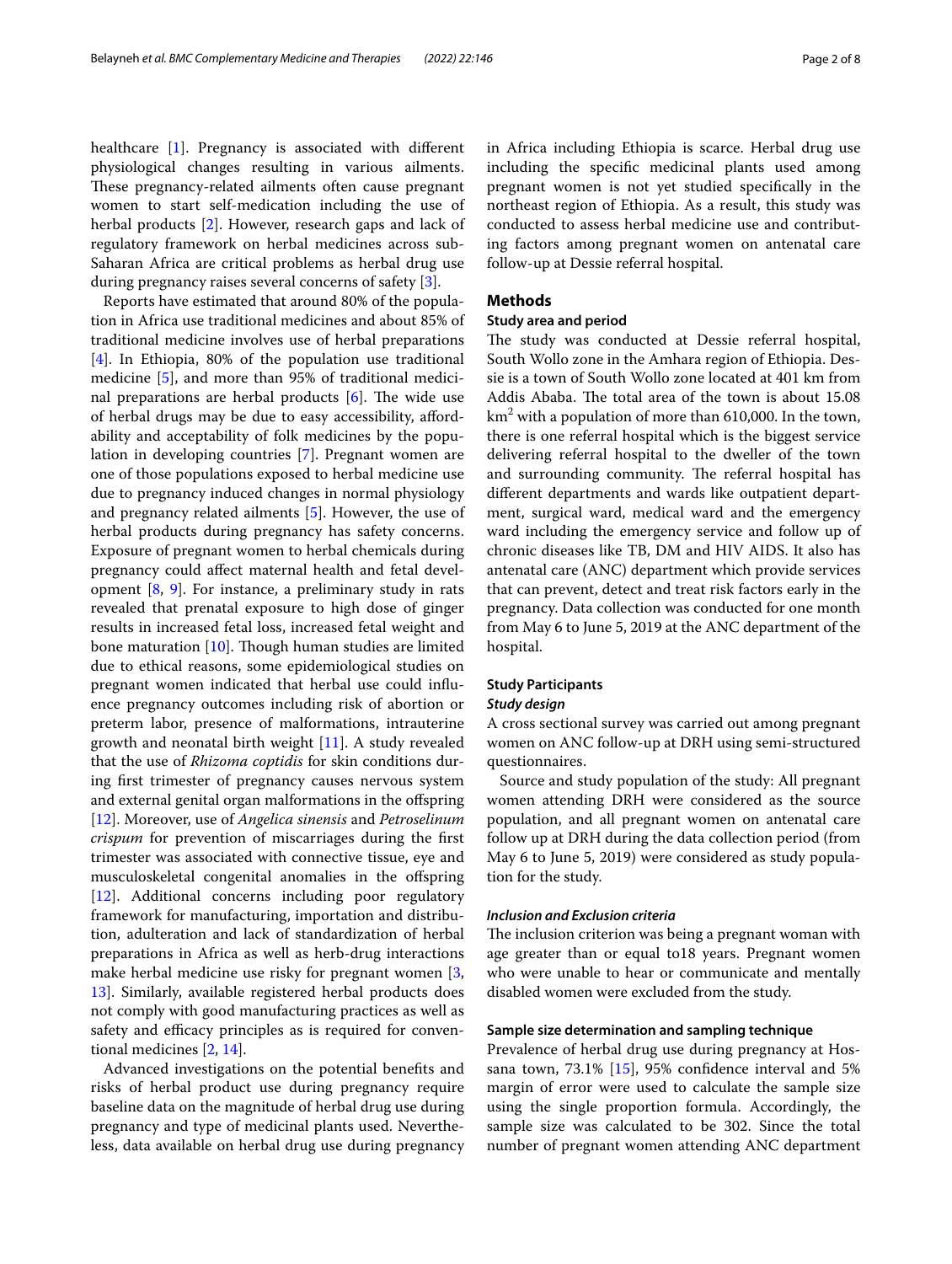of DRH was 1200, which is less than 10,000, reduction formula was used and the sample size was reduced to 242. Then, 5% contingency was added for possible nonresponse and the fnal sample size was calculated to be 254 pregnant women. Pregnant women attending the ANC clinic during the one month data collection period were included in the study. Thus, convenience sampling was the sampling technique employed in the study.

## **Study variables**

Herbal medicine use is the dependent variable of this study. Age, Marital status, Number of children, Occupation, Monthly income, residence, Distance from health facilities, Stage of pregnancy and gravida are the independent variables that can possibly afect the dependent variable, herbal medicine use.

#### **Data collection tool and procedure**

Data were collected by using semi-structured interviewer administered questionnaire (Additional file [1](#page-6-0)). The data collection tool (questionnaire) was frst prepared in English language based on the aim of the study using a questionnaire of previous similar study as a guide [\[16](#page-7-15)]. The questionnaire was then translated to Amharic language. The questionnaire has three sections; section I (Socio-Demographic Information), section II (Obstetrics Information) and section III (Herbal Medicine Use). Pretested data collection questionnaire papers were used for data collection. The aim of the research was mentioned to each study participant and informed consent was received before the data collection. Data were collected by graduating class pharmacy students of Wollo University. The list of local (Amharic) names of medicinal plants or herbs mentioned by the informants was submitted to the Biology department, Wollo University for authentication of the scientifc name by the botanist.

#### **Data quality control, processing and analysis**

After the questionnaire is prepared, pretest was done for validity and reliability of the questionnaire. Content validity was used to evaluate the validity of the data collection tool. Cronbach's alpha test was used to measure the reliability, and cronbach's alpha coefficient was calculated to be >0.70. The data were cleared and checked every day for consistency and completeness.

After completing data collection, the collected data were coded, entered and analyzed using SPSS version 20. Chi squared test and Logistic regression (binary and multivariate) were used to evaluate the association between independent variables (associated factors) and herbal medicine use using COD and AOD at 95% confdence interval, and a P-value <0.05 was considered statistically significant. Variables that showed significant  $(p<0.05)$  association with herbal medicine use in the chi squared test were selected for binary logistic regression analysis. Then, variables with  $P$  value less than 0.25 in the binary logistic regression analysis were included in the multivariate analysis. Study variables were summarized in tables using frequencies and percentages.

## **Ethical consideration**

Permission to conduct the study in DRH was requested with a formal letter from Wollo University. Ethical approval was received from the ethical review committee of college of medicine and health sciences, Wollo University (reference number, WU/1224/08/11) before data collection. Verbal informed consent was received from each study participant after clarifying the objective of the study. Confdentiality of the information obtained was ensured throughout the study.

## **Result**

## **Socio‑Demographic information of the study participants**

A total of 254 pregnant women were included in this study with 100% response rate. Out of 254 pregnant women who participated in this study, 74% were in the 20-30 years of age group and most (97%) were married. Considering their occupation, 82 (32.3%) were selfemployed and 81 (31.9%) were house wife. With regard to monthly income, 48.4% had a low income (1,381 to 6,900 Ethiopian birr). Concerning educational level; 49 (19.3%) of the respondents have primary education and 98(38.6%) respondents have secondary education background. Majority of respondents 251 (98.8%) were Amhara, and 138(54.3%) respondents were Muslims and 111(43.2%) were orthodox Christianity followers (Table [1](#page-3-0)).

## **Obstetric characteristics of the study participants**

Among the 254 pregnant women interviewed 132 (52.0%) were gravida two and 67 (26.4%) were gravida one. Among the total of 187 respondents with gravida 2 and above, 140 (55.1%) had 1 child and 20 (7.9%) had abortion history, of which 10 (50.0%) were due to known illnesses and 9 (45%) were due to unknown causes (Table [2](#page-3-1)).

**Prevalence of herbal medicine use among the respondents** Of the total respondents, 130 (51.2%) used herbal drugs during their current pregnancy, and 78 (30.9%) of them used during their second trimester. Additionally, 103 (40.6%) used herbal drug during their previous pregnancy (Table [3](#page-3-2)).

# **Indications of herbal products and the name of medicinal herbs used among respondents**

The herbal products used were Ginger (Zingiber offici*nale* Roscoe) (43.8%), followed by Garlic (*Allium sativum*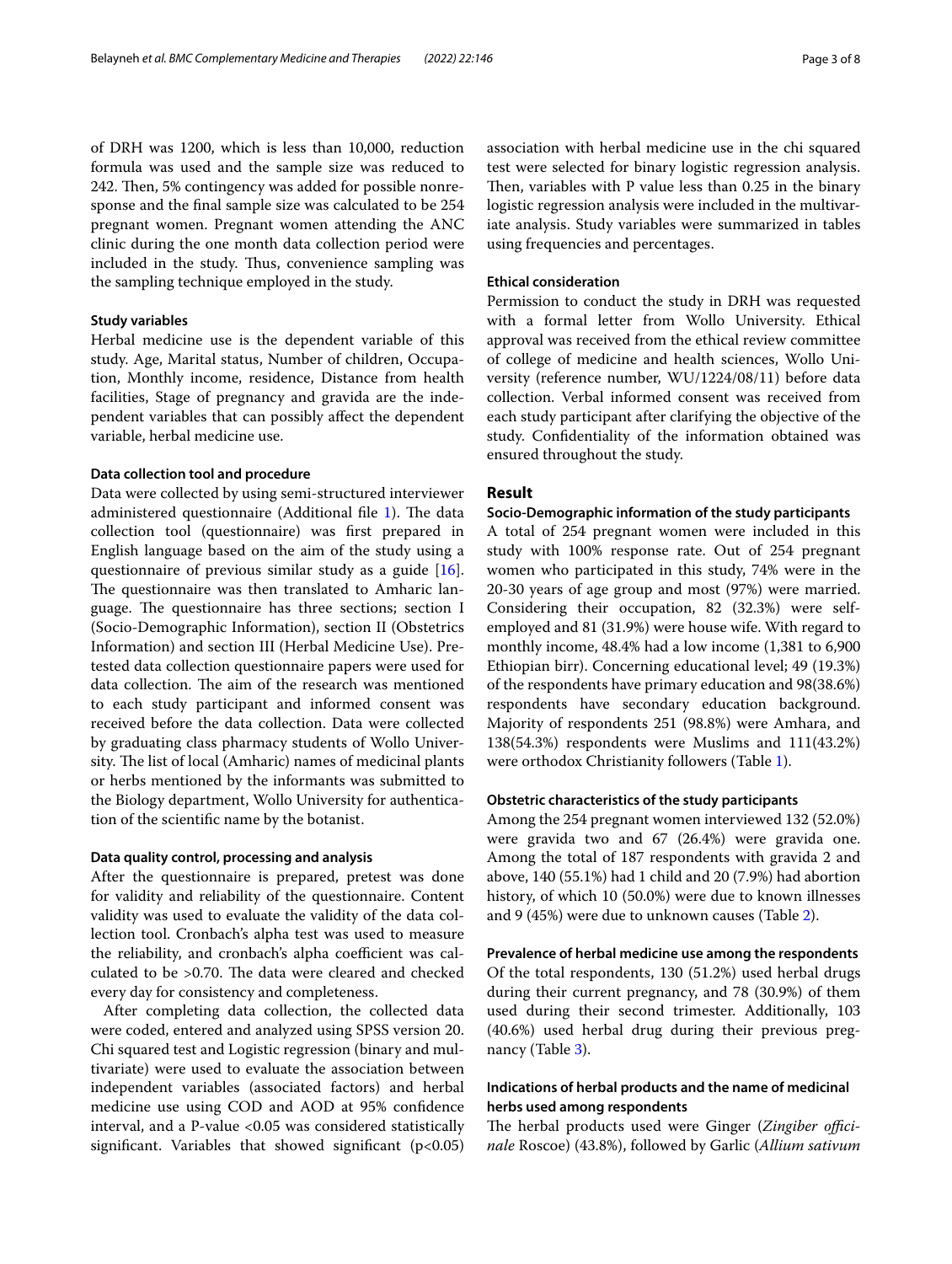| <b>Variables</b>              | <b>Categories</b>     | Frequency (N)       | Percentage (%) |  |
|-------------------------------|-----------------------|---------------------|----------------|--|
| Age in years                  | Less than 20 years    | 5                   | 2.0            |  |
|                               | 21-30 years           | 188                 | 74.0           |  |
|                               | >30 years             | 61                  | 24.0           |  |
| Marital status                | Single                | 1                   | 4.0            |  |
|                               | Married               | 248                 | 97.6           |  |
|                               | Widowed               | 5                   | 2.0            |  |
| Occupation status             | Governmental employed | 68                  | 26.8           |  |
|                               | Self-employed         | 82                  | 32.3           |  |
|                               | House wife            | 81                  | 31.9           |  |
|                               | Farmer                | 14                  | 5.5            |  |
|                               | Student               | 9                   | 3.5            |  |
| Monthly income (ETB)          | $<$ 1,380 (poor)      | 72                  | 28.3           |  |
|                               | 1,381-6,900 (low)     | 123                 | 48.4           |  |
|                               | 6,901-13,800 (middle) | 59                  | 23.2           |  |
| Educational level             | Illiterate            | 8                   | 3.1            |  |
|                               | Primary school        | 49                  | 19.3           |  |
|                               | Secondary school      | 98                  | 38.6           |  |
|                               | Diploma/degree        | 99                  | 39.0           |  |
| Ethnicity                     | Amhara<br>Tigre       | 251<br>$\mathbf{3}$ | 98.8<br>1.2    |  |
| Religion                      | Orthodox              | 111                 | 43.7           |  |
|                               | Muslim                | 138                 | 54.3           |  |
|                               | Protestant            | 5                   | 2.0            |  |
| Place of residence            | Urban<br>Rural        | 224<br>29           | 88.2<br>11.4   |  |
| Distance from health facility | $<$ 5 km              | 202                 | 79.5           |  |
|                               | 5-10 km               | 16                  | 6.3            |  |
|                               | $>10$ km              | 36                  | 14.2           |  |

<span id="page-3-0"></span>**Table 1** Socio-demographic information of the respondents

ETB, Ethiopian Birr

<span id="page-3-1"></span>

|  |  | Table 2 Obstetric characteristics of the respondents |  |  |
|--|--|------------------------------------------------------|--|--|
|--|--|------------------------------------------------------|--|--|

| <b>Variables</b>  | <b>Categories</b>       |           | Frequency (N)<br>Percentage (%) |  |
|-------------------|-------------------------|-----------|---------------------------------|--|
| Number of gravid  | One                     | 67        | 26.4                            |  |
|                   | Two                     | 132       | 52.0                            |  |
|                   | Three                   | 42        | 16.5                            |  |
|                   | Four and above          | 13        | 5.1                             |  |
| Number of         | No child                | 70        | 27.6                            |  |
| children          | One child               | 140       | 55.1                            |  |
|                   | Two children            | 36        | 14.2                            |  |
|                   | Three and above         | 8         | 3.1                             |  |
| Previous abortion | Yes<br>Νo               | 20<br>234 | 7.9<br>92.1                     |  |
| Reason for abor-  | Unknown illness         | 9         | 45.0                            |  |
| tion              | Known illness           | 10        | 50.0                            |  |
|                   | Unwanted preg-<br>nancy | 1         | 5.0                             |  |
| Stage of preg-    | First trimester         | 4         | 1.6                             |  |
| nancy             | Second trimester        | 156       | 61.4                            |  |
|                   | Third trimester         | 94        | 37.0                            |  |

<span id="page-3-2"></span>**Table 3** Prevalence of herbal medicine use among the respondents

| <b>Variables</b>                        | <b>Categories</b>                                          |            | Frequency (N) Percentage (%) |
|-----------------------------------------|------------------------------------------------------------|------------|------------------------------|
| Prevalence of<br>herbal medicine<br>use | During current<br>pregnancy<br>During prior<br>pregnancies | 130<br>103 | 51.2<br>40.6                 |

L.) (23.8%), Damakese (*Ocimum lamiifolium* Hochst. ex Benth.) (21.5%) and Tena-adam (*Ruta chalepensis* L.) (10.8%). The reported indications for the herbal medicines were nausea/vomiting (43.8%), headache (30.8%) and common cold (25.4%) as presented in Table [4](#page-4-0).

# **Source of information on herbal medicine and source of herbal products**

The most commonly cited sources of information were families and friends (80.0%) followed by neighbors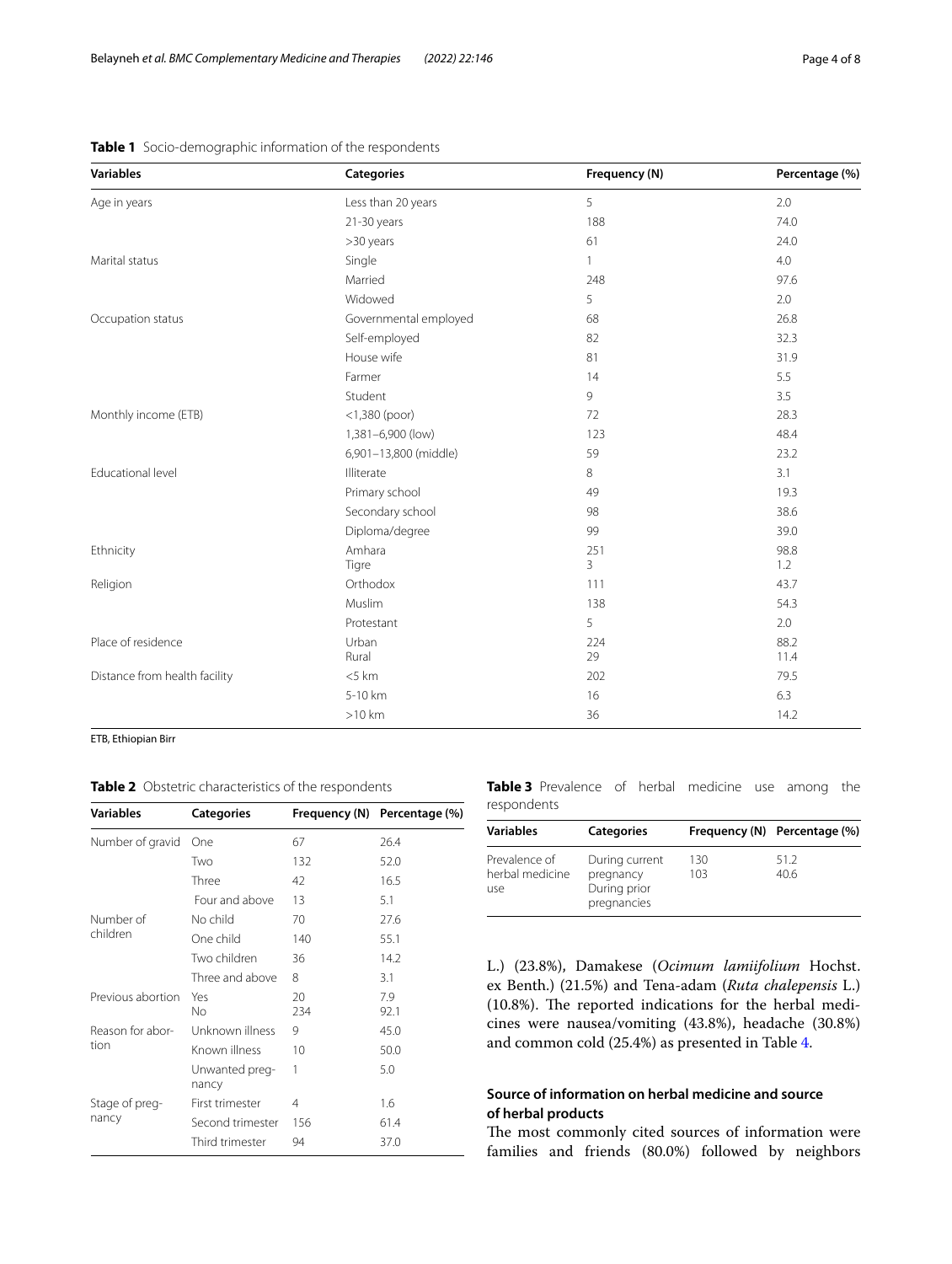| <b>Variables</b> |                                                 | Frequency (N) | Percentage (%) |
|------------------|-------------------------------------------------|---------------|----------------|
| Indications      | Nausea/vomiting                                 | 57            | 43.8           |
|                  | Headache                                        | 40            | 30.8           |
|                  | Common cold                                     | 33            | 25.4           |
| Name of herbs    | Ginger (Zingiber officinale Roscoe)             | 57            | 43.8           |
|                  | Garlic (Allium sativum L.)                      | 31            | 23.8           |
|                  | Damakese (Ocimum lamiifolium Hochst. ex Benth.) | 28            | 21.5           |
|                  | Tena-adam (Ruta chalepensis L.)                 | 14            | 10.8           |

<span id="page-4-0"></span>**Table 4** Indications of herbal products and the name of medicinal herbs used

<span id="page-4-1"></span>**Table 5** Source of information on herbal medicine and source of the herbal preparations

| <b>Variables</b>           | <b>Categories</b>      |     | Frequency (N) Percentage (%) |  |  |
|----------------------------|------------------------|-----|------------------------------|--|--|
| Source of infor-<br>mation | Traditional<br>healers | 9   | 6.9                          |  |  |
|                            | Family and<br>friends  | 104 | 80.0                         |  |  |
|                            | Neighbors              | 16  | 12.3                         |  |  |
|                            | Other                  |     | 0.8                          |  |  |
| Source of herbs            | Self-preparation       | 26  | 20.0                         |  |  |
|                            | Market place           | 88  | 67.7                         |  |  |
|                            | Neighbors              | 16  | 12.3                         |  |  |

(12.3%), and the most common sources of herbs were market place (67.7%), followed by self-preparation (20.0%) (Table [5](#page-4-1)).

### **Reasons mentioned for herbal drug use**

The most commonly mentioned reason for using herbal medicines was "herbal medicines are accessible without prescription" (43.1%), followed by "herbal medicines are efective than conventional medicines" (28.1%) (Table [6\)](#page-4-2).

#### **Reasons mentioned for not using herbal drugs**

The most commonly mentioned reason for not using herbal medicine was "didn't get sick during gestation" (46.3%), followed by "fear of the side efects" (26.8%) (Table [7](#page-4-3)).

All the herbal medicine users reported no undesirable response was experienced after the use of herbal products. Unfortunately, only 12.3% of the women responded that they were satisfied with the efficacy of the herbal products used.

# **Factors contributing to herbal medicine use**

Independent variables that showed signifcant association with herbal drug use in the Chi Squared test and bivariate logistic analysis were further analyzed in multivariate regression. Finally, education level and average monthly income showed significant association ( $P < 0.05$ ) with the dependent variable in multivariate regression analysis (Table  $8$ ). The odds of herbal drug use during current pregnancy was 3.717 times higher among illiterate and women with primary school education as compared to respondents with college diploma/degree (AOR: 3.717, 95% CI: 0.992-13.928), and the odds of herbal medicine use was 3.645 times higher among pregnant women with secondary school education as compared to women who have college diploma/degree (AOR: 3.645,

<span id="page-4-3"></span>**Table 7** Reasons mentioned by the respondents for not using herbal medicine

| Reasons for not using herbal<br>medicine |    | Frequency (N) Percentage (%) |  |  |
|------------------------------------------|----|------------------------------|--|--|
| Didn't get sick during gestation         | 19 | 46.3                         |  |  |
| Fear of side effects                     | 11 | 26.8                         |  |  |
| Lack of belief in the benefit of herbs   | 10 | 244                          |  |  |
| Unavailability of herbal medications     |    | つち                           |  |  |

#### <span id="page-4-2"></span>**Table 6** Reasons mentioned by the respondents for herbal medicine use

| Reasons for herbal medicine use                            | Frequency (N) | Percentage (%) |  |
|------------------------------------------------------------|---------------|----------------|--|
| Herbal medicines are accessible without prescription       | 109           | 43.1           |  |
| Herbal medicines are effective than conventional medicines |               | 28.1           |  |
| Herbal medicines have lower cost                           | 53            | 20.9           |  |
| Herbal medicines are safe during pregnancy                 | 20            | 79             |  |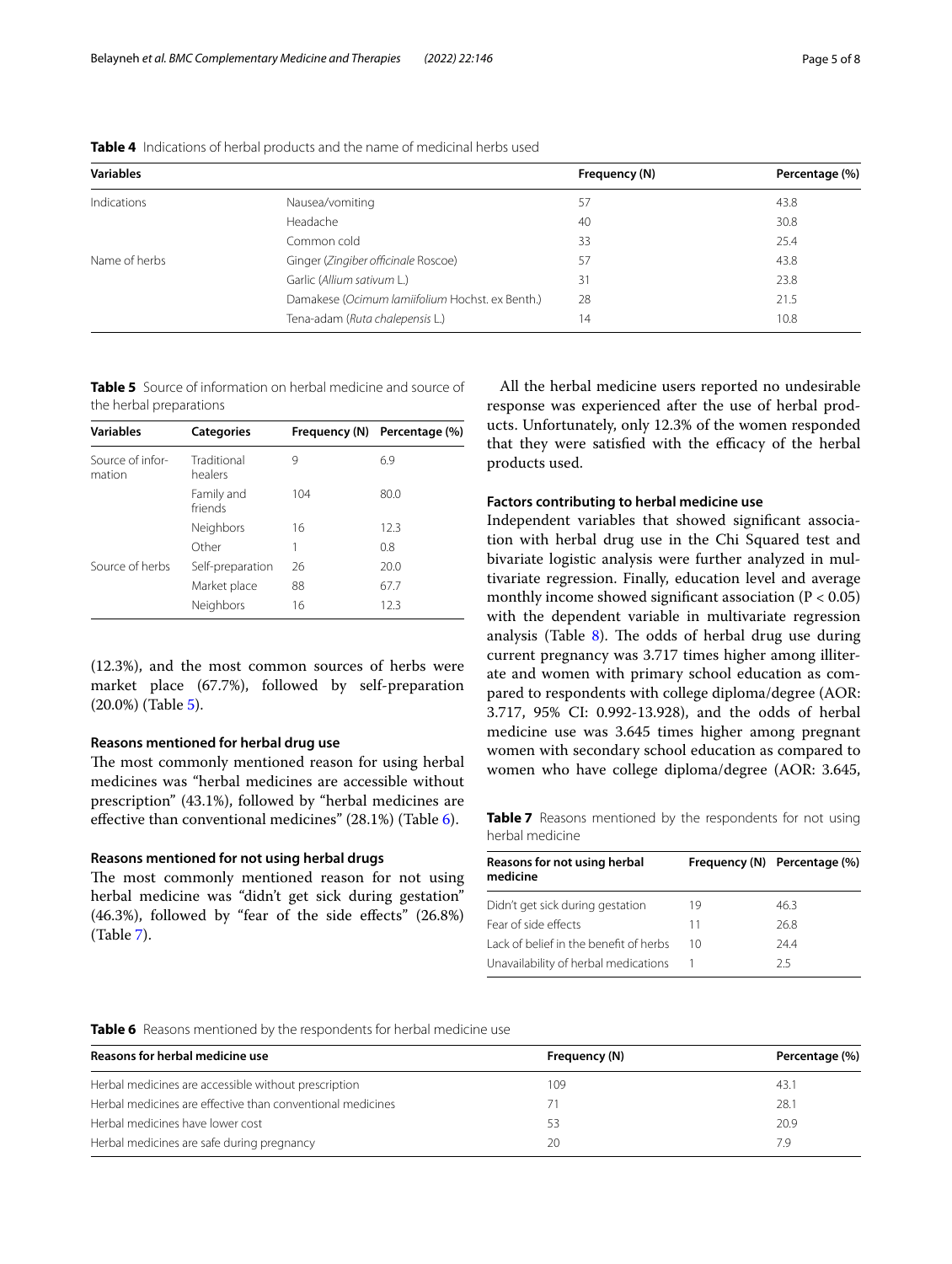| <b>Variables</b>              | <b>Categories</b>         | Chi square | Herbal<br>medicine<br>use |     | P value | <b>COR(95%CI)</b>      | P value | <b>AOR(95% CI)</b>     |
|-------------------------------|---------------------------|------------|---------------------------|-----|---------|------------------------|---------|------------------------|
|                               |                           |            | No                        | Yes |         |                        |         |                        |
| Occupation                    | Governmental Employee     | 0.001      | 55                        | 13  | 0.001   | $0.152(0.054 - 0.427)$ | 0.360   | $0.487(0.104 - 2.271)$ |
|                               | Self-employed             |            | 49                        | 33  | 0.083   | $0.433(0.168 - 1.116)$ | 0.915   | 1.084 (0.249-4.724)    |
|                               | Housewife                 |            | 9                         | 14  | 0.009   | 4.091 (1.430-11.706)   | 0.153   | 3.165 (0.653-15.348)   |
|                               | Others*                   |            | 11                        | 70  |         | 1.00                   |         | 1.00                   |
| Monthly income                | $<$ 1,380 (poor)          | 0.001      | 45                        | 14  | 0.001   | 29.847 (11.161-79.819) | 0.001   | 7.234 (2.192-23.877)   |
|                               | 1381-6900 (low)           |            | 72                        | 51  | 0.021   | 2.277 (1.132-4.580)    | 0.216   | 1.708 (0.731-3.987)    |
|                               | 6901-13800 (middle)       |            | 7.                        | 65  |         | 1.00                   |         | 1.00                   |
| Education level               | Illiterate/primary school | 0.001      | 8                         | 49  | 0.001   | 24.194 (9.895-59.152)  | 0.05    | 3.717 (0.992-13.928)   |
|                               | Secondary school          |            | 37                        | 61  | 0.001   | 6.512 (3.439-12.330)   | 0.008   | 3.645 (1.394-9.534)    |
|                               | Diploma/Degree            |            | 79                        | 20  |         | 1.00                   |         | 1.00                   |
| Residence                     | Urban                     | 0.001      | 121                       | 103 | 0.001   | 10.573 (3.117-35.862)  | 0.972   | 1.049 (0.070-15.648)   |
|                               | Rural                     |            | 3                         | 27  |         | 1.00                   |         | 1.00                   |
| Distance from health facility | $<$ 5 $km$                | 0.001      | 113                       | 89  | 0.001   | $0.098(0.034 - 0.289)$ | 0.191   | $0.198(0.018 - 2.241)$ |
|                               | 5-10km                    |            | $\overline{7}$            | 9   | 0.012   | $0.161(0.038 - 0.674)$ | 0.265   | $0.230(0.017 - 3.050)$ |
|                               | >10km                     |            | $\overline{4}$            | 32  |         | 1.00                   |         | 1.00                   |
| Number of gravid              | One                       | 0.001      | 41                        | 26  | 0.001   | $0.217(0.099 - 0.473)$ | 0.914   | 0.827 (0.026-26.206)   |
|                               | Two                       |            | 69                        | 63  | 0.001   | $0.312(0.155 - 0.625)$ | 0.402   | 0.363 (0.034-3.890)    |
|                               | Three and above           |            | 14                        | 41  |         | 1.00                   |         | 1.00                   |
| Number of child               | No child                  | 0.001      | 43                        | 27  | 0.001   | $0.263(0.118-0.590)$   | 0.431   | $0.243(0.007 - 8.256)$ |
|                               | One child                 |            | 68                        | 72  | 0.029   | $0.444(0.215 - 0.919)$ | 0.694   | $0.600(0.047 - 7.637)$ |
|                               | Two and above             |            | 13                        | 31  |         | 1.00                   |         | 1.00                   |

### <span id="page-5-0"></span>**Table 8** Factors associated with herbal medicne use during pregnancy

\*Farmer and student; *COR* Crude Odds Ratio, *AOR* Adjusted Odds Ratio, *CI* Confdence Interval

95% CI: 1.394-9.534). Similarly, women who were poor (monthly income less than 1,380 birr) were 7.234 times more likely to use herbal products than those who had middle monthly income of 6,901-13,000 Ethiopian birr (AOR: 7.234, 95% CI: 2.192-23.877). There was no statistically significant association ( $P > 0.05$ ) between herbal medication use and occupation, place of residence, distance from health institution, number of gravid and number of children in multivariate logistic analysis.

## **Discussion**

The findings of this study showed that 51.2% of the pregnant women at Dessie referral hospital, northeast Ethiopia used herbal medicine during their current pregnancy. This is almost equal to the prevalence reported in a study done at University of Gondar teaching hospital (northwest Ethiopia), 48.6% [\[16](#page-7-15)] and Nekemte hospital (west Ethiopia), 50.4% [\[5](#page-7-4)]. Additionally, prevalence of herbal drug use reported in the current study is within the range of 22.3 to 82.3% which was reported in a review of published literatures from Middle East countries [[2\]](#page-7-1). In the contrary, prevalence of herbal drug use in the current study is lower compared to a study done at health facilities of Hosanna Town, Southern Ethiopia (73.1%) [[15\]](#page-7-14) and higher than the study done in Imo state of Nigeria  $(36.8\%)$  [\[17](#page-7-16)]. The possible explanation for this might be diferences in accessibility and afordability of herbal products and cultural diferences among study participants.

This study showed easy accessibility, effectiveness, lower cost and fewer side effects of herbal medicines were the reasons mentioned by the respondents for using herbal drugs. This finding is in line with other studies carried out at Nekemte Hospital [\[5](#page-7-4)], health facilities of Hossana town [[15\]](#page-7-14) and a review of published literatures from Middle East countries [\[2\]](#page-7-1) indicating similar reasoning for herbal drug use.

The current study revealed that *Zingiber officinale*, *Allium sativum*, *Ocimum lamiifolium* and *Ruta chalepensis* were the medicinal herbs used during pregnancy. This finding is comparable to the results of other studies conducted at Harar hosptals [[18\]](#page-7-17), Nekemte hospital [\[5](#page-7-4)], and health facilities of Hossana town [[15\]](#page-7-14) in Ethiopia and a tertiary Hospital in Northern Nigeria [[19\]](#page-7-18). This implies similarity of herbal medicines utilized by pregnant women in diferent parts of Ethiopia as well as Africa.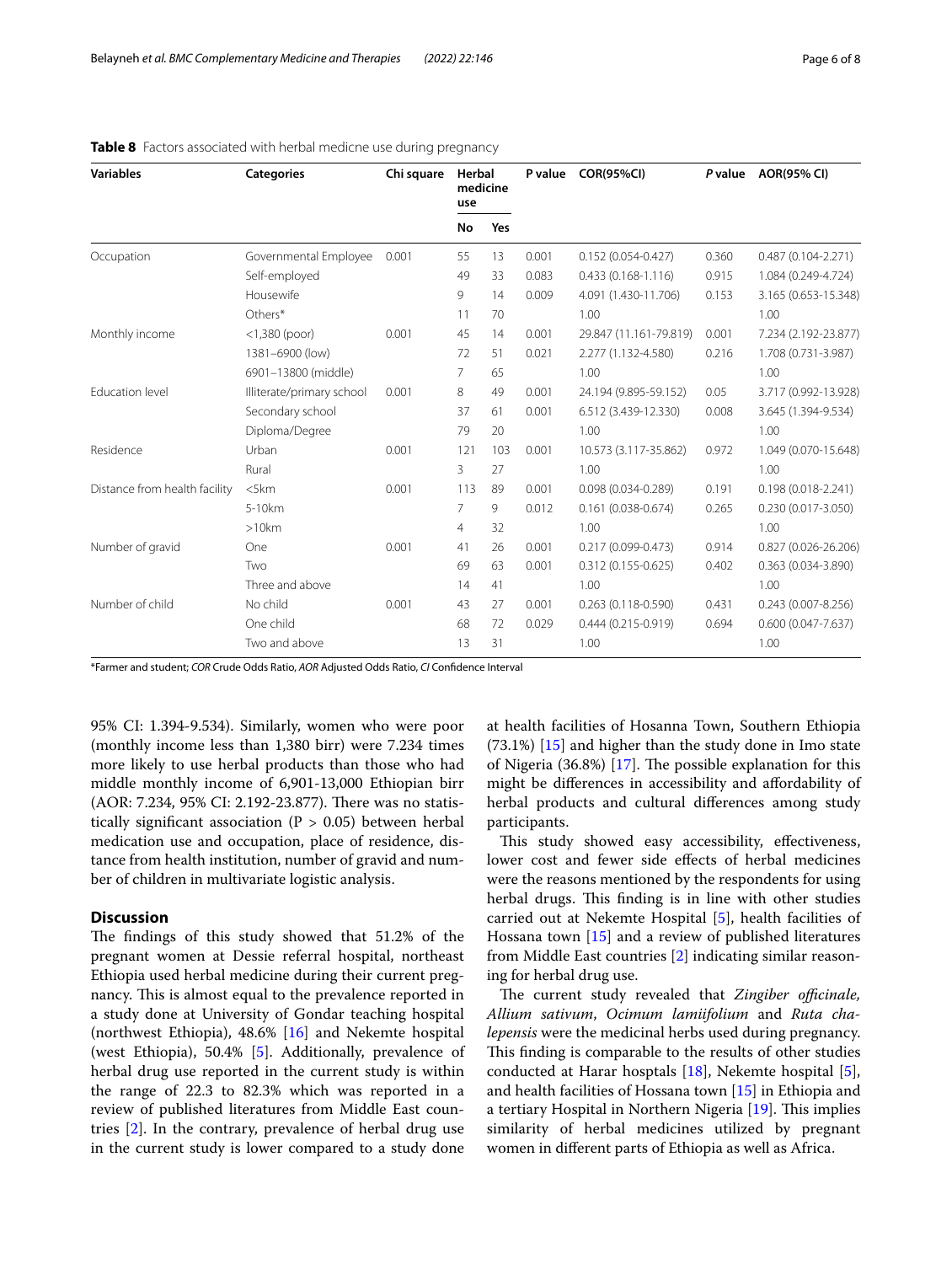According to this study, herbal drugs were used to treat nausea/vomiting, headache and common cold. The reasons mentioned for using herbal products were "herbal medicines are accessible without prescription, more efective than conventional medicines, have lower cost and safe during pregnancy".

A randomized controlled trial which was done among pregnant women with symptoms of nausea and vomiting showed consumption of 1.5g of dried ginger for 4 days improves nausea and vomiting without afecting birth outcomes [[20\]](#page-7-19). An experimental study on rats suggests the antiemetic efect of ginger may be largely due to its antagonistic effect on  $5-HT_3$  receptor [[21\]](#page-7-20). Similarly, a review of experimental and clinical studies showed *Allium sativum* L. has antioxidant, anti-infammatory, antibacterial, antihypertensive, antidyslipidemic and anticancer activities [\[22\]](#page-7-21). However, experimental studies on animals showed embryotoxic efects of *Ruta chalepensis* [[23\]](#page-7-22) and *Zingiber officinale* [\[24,](#page-7-23) [25](#page-7-24)]. Additionally, pregnant women should avoid the use of garlic (*Allium sativum*) prior to surgery including caesarean section due to its anti-hemostatic efect which can lead to excessive bleeding  $[22, 26]$  $[22, 26]$  $[22, 26]$  $[22, 26]$ . There is no pregnancy related safety data on *Ocimum lamiifolium.*

This study showed poor monthly income is significantly associated with herbal drug use during pregnancy. This fnding is comparable with a study done at University of Gondar teaching hospital which states that respondents who had monthly income lower than 100 USD were 3.1 times more likely to use herbal products than those who had an income greater than 200 USD [[16\]](#page-7-15). Similarly, poor monthly income was reported to be associated with herbal drug use in a study done at public hospitals in Harar town of Ethiopia  $[18]$  $[18]$ . This is possibly explained by afordability of herbal medicine compared to modern medical services as indicated in other similar studies conducted in diferent parts of Ethiopia [\[5](#page-7-4), [15,](#page-7-14) [16,](#page-7-15) [18](#page-7-17)] and Nigeria [\[27](#page-7-26)].

The main problems with herbal products are contamination, miss-labeling and absence of standardized dose in developing countries like Ethiopia [\[28,](#page-7-27) [29](#page-7-28)]. Similarly, participants of this study found information from neighbors, friends and family and got the herbal medicines from market or prepare it by themselves. This implies there is no dose standardization and controlled framework for manufacturing and distribution of herbal products. This may expose pregnant women and their fetuses to harmful efects.

### **Limitation of the Study**

Small sample size of this study may not reflect the average characteristics of pregnant women in the region. Thus, under-reporting of rarely used herbal medicines is

expected. Additionally, this study is dependent on selfreported data which is subjected to bias.

## **Conclusion**

This study showed that half of the pregnant women attending ANC follow up at DRH used herbal medicine during their pregnancy. Zingiber officinale, Allium sati*vum*, *Ocimum lamiifolium* and *Ruta chalepensis* were the herbs used. Being illiterate, having only primary and secondary school education background, and poor monthly income were the major factors contributing to herbal medicine use. Though there is excessive utilization of herbal medications during pregnancy, safety of the herbs (*Ocimum lamiifolium*) to the embryo or fetus is unknown indicating the need for future experimental studies to evaluate teratogenicity of herbal drugs in animal models. Health care providers, who are involved in antenatal care, should be aware of evidences regarding potential benefts and harmful efects of herbal products during pregnancy, and they should provide health education to pregnant women.

#### **Abbreviations**

ANC: Antenatal Care; AOR: Adjusted odds ratio; CI: Confdence interval; COD: Crude odds ratio; DRH: Dessie referral hospital.

#### **Supplementary Information**

The online version contains supplementary material available at [https://doi.](https://doi.org/10.1186/s12906-022-03628-8) [org/10.1186/s12906-022-03628-8](https://doi.org/10.1186/s12906-022-03628-8).

<span id="page-6-0"></span>**Additional fle 1.** Questionnaire used for data collection

#### **Acknowledgements**

We are thankful to the staffs of Dessie referral hospital for their assistance during the data collection.

#### **Consent to publish**

Not applicable

#### **Authors' contributions**

YMB and SA were involved in the conception, design and write up of the study. TY was involved in the acquisition and analysis of data. All authors were equally involved in the interpretation of data. All authors read and approved the submitted version of the manuscript, and they have agreed to be accountable for the accuracy or integrity of any part of the work.

### **Funding**

No funding was obtained for this study

#### **Availability of data and materials**

The questionnaire for data collection is available as additional fle. The raw data are available from the corresponding author upon reasonable request.

#### **Declarations**

#### **Ethics approval and consent to participate**

The study has been approved by the ethical review committee of college of medicine and health sciences, Wollo University. Additionally, verbal informed consent was received from each study participant before the data collection